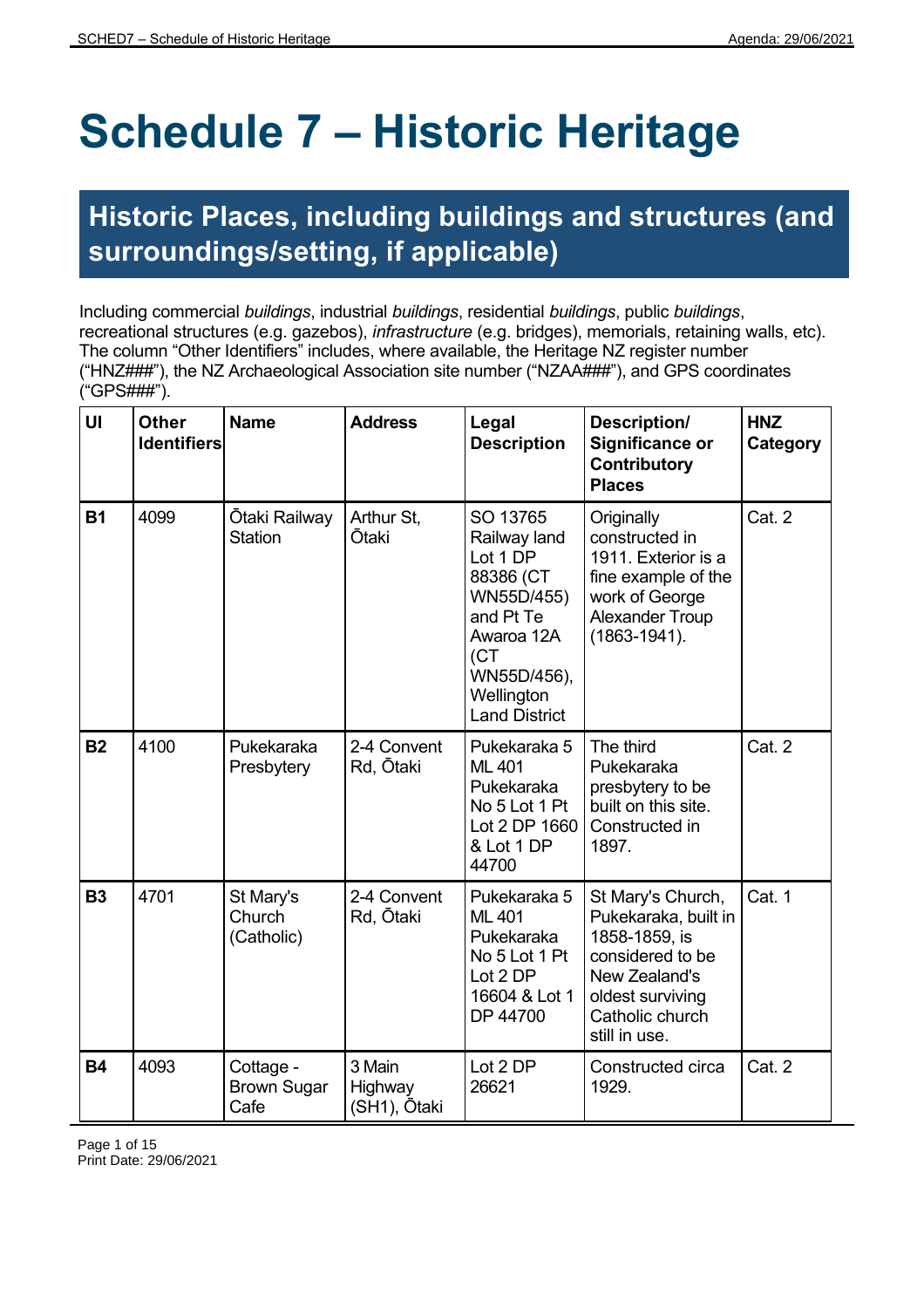| <b>B5</b>  | 4955 | Railway<br>House                                                                       | 206 Mill Rd,<br>Ōtaki                           | SO 18606<br>Sec 4 Blk IX<br><b>Waitohu SD</b>                                   | Cat. 2 |
|------------|------|----------------------------------------------------------------------------------------|-------------------------------------------------|---------------------------------------------------------------------------------|--------|
| <b>B6</b>  | 4956 | Railway<br>House                                                                       | 208 Mill Rd,<br>Ōtaki                           | SO 18606<br>Sec 3 Blk IX<br><b>Waitohu SD</b>                                   | Cat. 2 |
| <b>B7</b>  | 4102 | Rahui Milk<br><b>Treatment</b><br><b>Station</b>                                       | 35 Rahui Rd,<br><b>Otaki</b>                    | Lots $1, 4$ DP<br>4014 Pt<br>Matitikura ML<br>258 A/349                         | Cat. 2 |
| <b>B8</b>  | 4101 | Rahui Factory<br>Social Hall                                                           | 35 Rahui Rd,<br>Ōtaki                           | Lots $1, 4$ DP<br>4014 Pt<br>Matitikura ML<br>258 A/349                         | Cat. 2 |
| <b>B9</b>  | 4098 | <b>Ōtaki</b><br>Children's<br><b>Health Camp</b><br>Rotunda                            | <b>Health Camp</b><br>Rd, Ōtaki                 | SO 20565<br>Appt of Sec 5,<br>Pt Sec 18 Blk<br><b>VIII Waitohu</b><br><b>SD</b> | Cat. 1 |
| <b>B10</b> | 4096 | Māori<br><b>University</b><br><b>Building (Te</b><br>Wānanga-O-<br>Raukawa<br>College) | Tasman Rd,<br><b>Ōtaki</b>                      | Pt 4 DP 3364<br>Pt Lot 3 8 DP<br>12156 Lot 6<br>DP 12156                        | Cat. 2 |
| <b>B11</b> | 4103 | Te Rauparaha<br>Memorial &<br>Jubilee<br>Memorial<br>Monument                          | cnr Te<br>Rauparaha &<br>Hadfield Sts,<br>Ōtaki | Pt Mangapouri<br>Māori Reserve<br>ML 5304                                       | Cat. 1 |
| <b>B13</b> | 4968 | Māori School<br>(next to<br>Rangiatea<br>Church site)                                  | Te Rauparaha   Pt Church<br>St, Ōtaki           | <b>Mission Grant</b><br>MI 461<br>Pt Lots 1, 7<br>DP 21156 Pt<br>Piritaha No.4  | Cat. 2 |
| <b>B15</b> | 4095 | Lovat House                                                                            | 29 Hadfield<br>Rd, Peka<br>Peka                 | Lot 2 DP<br>11457 Blk VI<br>Kaitawa SD                                          | Cat. 2 |
| <b>B16</b> | 4105 | Kildoon<br><b>Stables</b>                                                              | 48 Winara<br>Ave,<br>Waikanae                   | Pt Lot 5 DP<br>41867<br>Lot 1 DP<br>45107                                       | Cat. 2 |
| <b>B17</b> | 4104 | Kildoon House                                                                          | 48 Winara<br>Ave,<br>Waikanae                   | Pt 5 DP<br>41867<br>Lot 1 DP<br>45107                                           | Cat. 2 |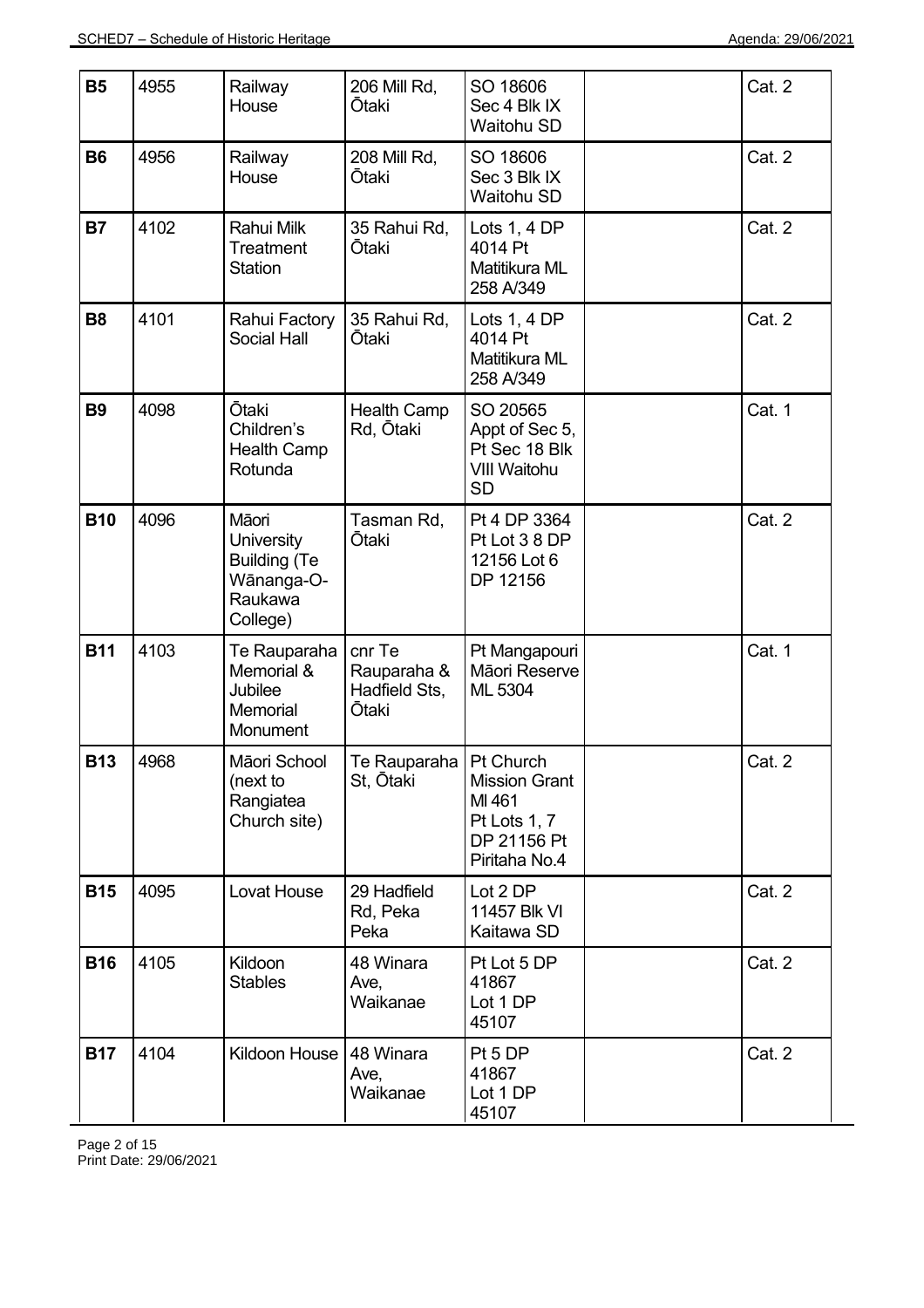| <b>B18</b> | 4967 | Arapawaiti<br>(Ferry House<br>lnn)                                             | 10 Hana Udy<br>Place,<br>Paraparaumu<br><b>Beach</b>                                                                                                                   | Lot 1 DP<br>389413                                                                                        |                                   | Cat. 2 |
|------------|------|--------------------------------------------------------------------------------|------------------------------------------------------------------------------------------------------------------------------------------------------------------------|-----------------------------------------------------------------------------------------------------------|-----------------------------------|--------|
| <b>B20</b> | 4959 | Paekākāriki<br>Railway<br><b>Station</b>                                       | Main Rd,<br>Paekākāriki<br>Corner, North<br><b>Island Main</b><br>Trunk Line,<br>State Highway<br>1 and Beach<br>Road and<br><b>Tilley Road</b>                        | Railway land<br>(1541055100)                                                                              |                                   | Cat. 2 |
| <b>B21</b> | 4706 | South end<br>signal box                                                        | Railway<br>Station, Main<br>Rd,<br>Paekākāriki<br>Corner, North<br><b>Island Main</b><br>Trunk Line,<br>State Highway<br>1 and Beach<br>Road and<br><b>Tilley Road</b> | Railway land<br>(1541055100)                                                                              |                                   | Cat. 1 |
| <b>B22</b> | 4705 | Paekākāriki<br>Railway Yard<br>Water Vats x<br>$\overline{2}$                  | Railway<br>Station, Main<br>Rd,<br>Paekākāriki                                                                                                                         | Railway land<br>(1541055100)<br>Lot 11 DP<br>86286 (CT<br>WN54A/80)<br>Wellington<br><b>Land District</b> |                                   | Cat. 1 |
| <b>B23</b> | 4961 | Paekākāriki<br>Railway<br><b>Station Goods</b><br>Shed (old rail-<br>air shed) | Paekākāriki<br>Railway Yard                                                                                                                                            | Railway land<br>(1541055100)<br>Lot 11 DP<br>86286 (CT<br>WN54A/80)<br>Wellington<br><b>Land District</b> |                                   | Cat. 2 |
| <b>B26</b> |      | Memorial<br>Gates                                                              | Mackays<br>Crossing,<br>Queen<br>Elizabeth Park                                                                                                                        | Sec 100 Blk II<br>Paekākāriki<br>SD SO<br>24783, SH1                                                      |                                   |        |
| <b>B27</b> |      | 1906<br>Restaurant                                                             | Main Rd,<br>Paekākāriki                                                                                                                                                | Pt Paekākāriki<br>1B ML 1436 &<br>Pt Plan<br>A/2237                                                       |                                   |        |
| <b>B28</b> |      | Anglican<br>Church                                                             | Beach Rd,<br>Paekākāriki                                                                                                                                               | Pt Lot 4 DP<br>830                                                                                        | St Peter's Anglican<br>Church and |        |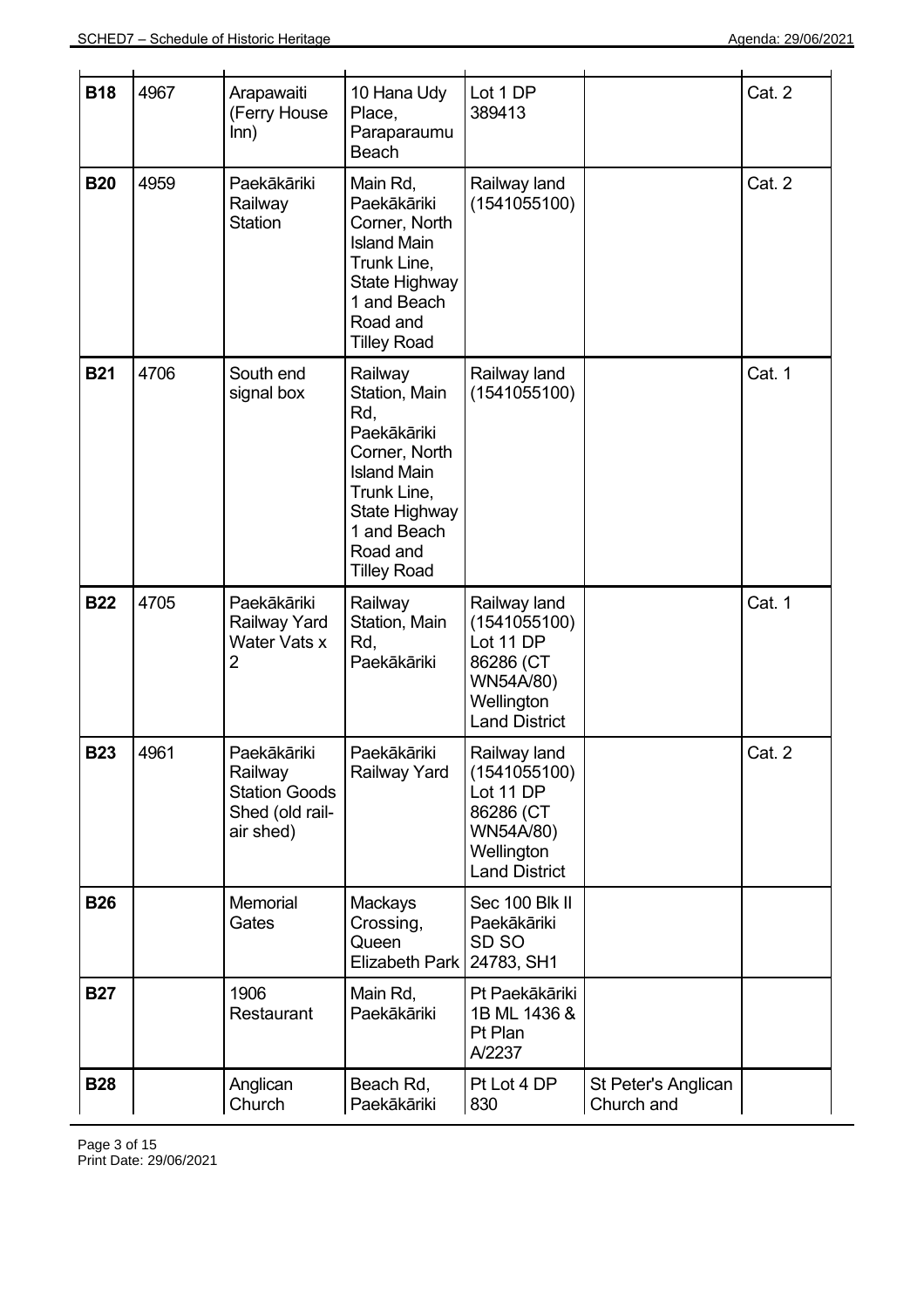|            |      |                                                                                          |                                                                           |                                                             | grounds and<br>associated fixtures                                                                         |        |
|------------|------|------------------------------------------------------------------------------------------|---------------------------------------------------------------------------|-------------------------------------------------------------|------------------------------------------------------------------------------------------------------------|--------|
| <b>B29</b> |      | Te Nikau Bible<br>College                                                                | Valley Rd,<br>Paraparaumu                                                 | Lot 4 DP<br>50470 Lot 1<br>DP 21078 &<br><b>Closed Road</b> | House - built @<br>1900                                                                                    |        |
| <b>B30</b> |      | Early<br>Californian<br>bungalow<br>style house                                          | 52 Tilley Rd,<br>Paekākāriki                                              | Lot 10 Blk III<br>DP 2465                                   | House - built 1920                                                                                         |        |
| <b>B31</b> |      | Ōtaki Beach<br>Pavilion                                                                  | Marine Pde,<br>Ōtaki Beach                                                | <b>Beachfront</b><br>opposite<br><b>Rupini Street</b>       | Art Deco era                                                                                               |        |
| <b>B33</b> |      | Anglican<br>Church                                                                       | 1 Elizabeth<br>Street,<br>Waikanae                                        | Lot 4 DP<br>74712 Sec 1<br>Town of<br>Parata SO<br>14414    | <b>St Lukes Church-</b><br>origins in a Māori<br>Village in 1850's<br>(near Kauri Tree,<br>Greenaway Road) |        |
| <b>B34</b> | 7125 | Old Waikanae<br>Post Office<br>(1906)                                                    | 9 Elizabeth St.<br>Waikanae<br><b>7A Elizabeth</b><br>Street,<br>Waikanae | Pt Lot 4 DP<br>1031                                         | <b>Currently Kapiti</b><br>Coast Museum                                                                    | Cat. 2 |
| <b>B35</b> |      | Barn - Horse<br><b>Stables</b>                                                           | Queen<br>Elizabeth Park                                                   | Pt Sec 3 Blk II<br>Paekākāriki<br>SD SO 23214               |                                                                                                            |        |
| <b>B36</b> |      | Original<br><b>School Room</b>                                                           | 21 Ruapehu<br>St,<br>Paraparaumu                                          | Lots 24, 25<br><b>Blk II DP 462</b><br>Sec 26 SO<br>22479   | Built 1887, now<br>used as school<br>library at<br>Paraparaumu<br>School.                                  |        |
| <b>B37</b> |      | William<br>Jenkins'<br>cottage. Also<br>known as<br><b>Misses</b><br>Jenkins'<br>cottage | 206 Ōtaki<br>Gorge Road,<br><b>Ōtaki</b>                                  | Lot 1 DP<br>62504 Blk III<br>Kaitawa SD                     | Local identity and<br>hero. Very old<br>building.                                                          |        |
| <b>B38</b> |      | Mill stones                                                                              | 20 Tasman<br>Road, Otaki                                                  | Lot 1 DP<br>20769 and Pt<br>1 Taumanuka<br>ML 1507          |                                                                                                            |        |
| <b>B40</b> |      | <b>Historic</b><br>residence                                                             | 44 Atkins<br>Road, Ōtaki                                                  | Lot 1 DP<br>64825                                           | <b>Built from Totara</b><br>bush, 1885                                                                     |        |
| <b>B41</b> |      | Old church<br>building, 1896                                                             | Waikanae<br>Christian                                                     | Lot 1 DP<br>24354, Lot 1                                    | Used for worship,<br>weddings, prayer.                                                                     |        |

Page 4 of 15 Print Date: 29/06/2021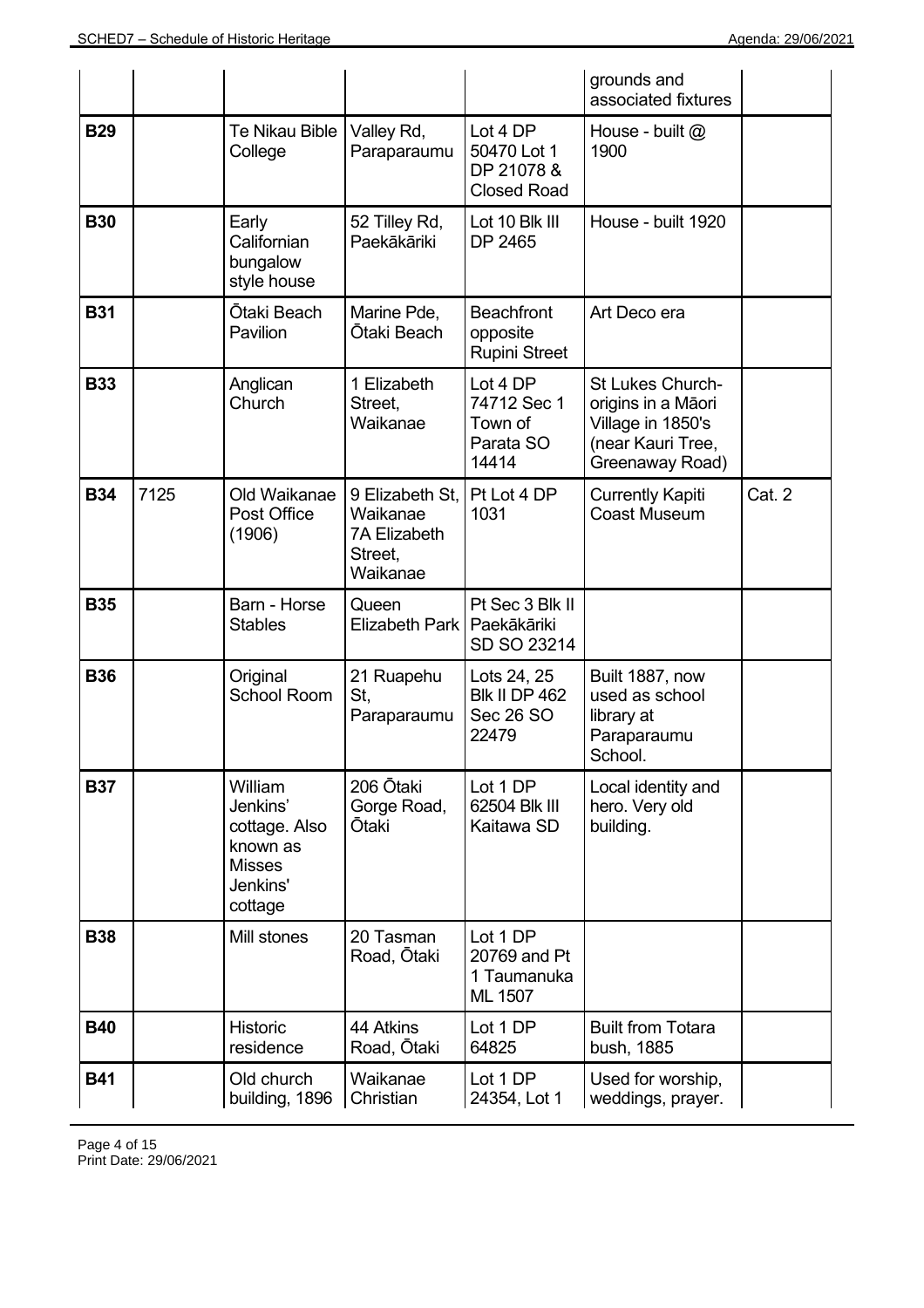|            |                                                   | Holiday Park,<br>Kauri Rd,<br>Waikanae                         | 1 DP 57749                                                                       | DP 27661, Lot   Relocated from<br>Apiti.                                   |  |
|------------|---------------------------------------------------|----------------------------------------------------------------|----------------------------------------------------------------------------------|----------------------------------------------------------------------------|--|
| <b>B43</b> | <b>Clark</b><br>memorial and<br>bush.             | Paekākāriki<br>Hill Road (Hair<br>Pin Bend)                    |                                                                                  |                                                                            |  |
| <b>B44</b> | Old school<br>house                               | Main Road<br>North,<br>Paekākāriki                             | <b>Sec 93</b><br><b>Wainui Dist</b><br><b>Blk II</b><br>Paekākāriki<br><b>SD</b> | <b>Built 1888</b>                                                          |  |
| <b>B45</b> | Paekākāriki<br><b>Tennis Club</b>                 | 14 Wellington<br>Rd,<br>Paekākāriki                            | Pt Lot 7 DP<br>1879                                                              | Historic Building -<br>built 1930s                                         |  |
| <b>B46</b> | Post and<br>telegraph<br>wrought iron<br>standard | 8 Ngapotiki St,<br>Paraparaumu<br><b>Beach</b>                 | Lot 18 DP<br>14333                                                               | Remnant of<br>telegraph line -<br>1860s.                                   |  |
| <b>B47</b> | Old house                                         | 91 Main<br>Highway<br>(SH1), Ōtaki                             | Pt Plan<br>A/2425 Lot 7<br>DP 15445                                              | Built @ 1880 -<br>heart rimu and<br>kauri.                                 |  |
| <b>B48</b> | Paekākāriki<br>Playcentre                         | Wellington<br>Rd,<br>Paekākāriki                               | <b>Pt Sec 103</b><br><b>Blk II Wainui</b><br>Dist SO<br>21276                    | Historic Building -<br>built 1890s                                         |  |
| <b>B49</b> | <b>Historic</b><br><b>Building</b>                | cnr Ōtaki<br>Gorge Rd/Te<br>Horo Hautere<br>Cross Rd,<br>Ōtaki | Lot 5 DP<br>68893                                                                | <b>Built 1892 (Old</b><br>Post Office)                                     |  |
| <b>B50</b> | Memorial<br>Gates                                 | - Tutanekai St,<br>Paraparaumu                                 | Memorial Park   Lot 5A DP 463<br>SO 12944                                        | In memory of<br>soldiers who fought<br>in previous World<br>war - 1924     |  |
| <b>B52</b> | Water<br>catchment<br>system                      | Gully behind<br><b>BP</b> Service<br>Station,<br>Paekākāriki   | Pt Lot 2 DP<br>4269                                                              |                                                                            |  |
| <b>B53</b> | Old house                                         | 290 Main<br>Road (SH1),<br>Ōtaki                               | Lot 2 DP<br>46091                                                                | 1898 - originally<br>used as home for<br>homeless and<br>deprived children |  |
| <b>B54</b> | Once Te Horo<br>Railway<br><b>Station</b>         | 990 State<br>Highway 1,<br>Te Horo                             | Ngakaroro Pt<br>3 D1 No. 6 Blk<br>II Kaitawa SD<br>ML 1526                       |                                                                            |  |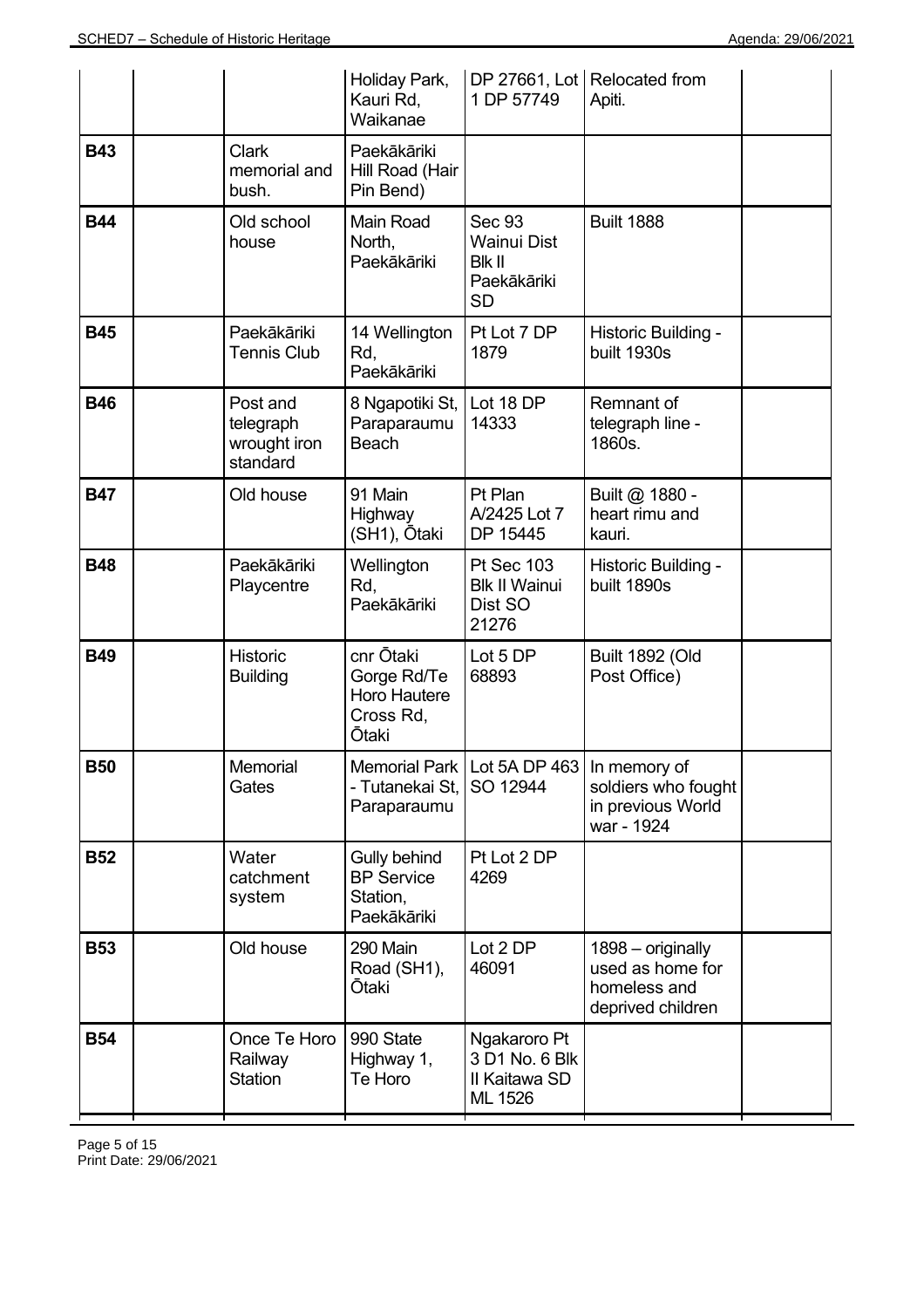| <b>B55</b> | <b>Original Post</b><br><b>Office Store</b> | 12 Elizabeth<br>St, Waikanae               | Lot 1 DP<br>45943 CT<br>17A/129                                        | <b>Built 1895 - now</b><br>currently a dairy.                                    |  |
|------------|---------------------------------------------|--------------------------------------------|------------------------------------------------------------------------|----------------------------------------------------------------------------------|--|
| <b>B56</b> | Originally<br><b>Methodist</b><br>Church    | Aotaki St,<br><b>Otaki</b>                 | Pt 83 Town of<br><b>Otaki</b><br>ML 956                                | <b>Built 1891.</b>                                                               |  |
| <b>B57</b> | <b>Family Hotel</b>                         | 30 Main St,<br>Ōtaki                       | Pt Secs 61-63<br>Town of Ōtaki,<br>ML 3205,<br>1458                    | <b>Built 1881</b>                                                                |  |
| <b>B58</b> | Telegraph<br>Hotel                          | Tasman<br>Road, Ōtaki                      | Pt Lot 2 DP<br>11739                                                   | <b>Built 1895</b>                                                                |  |
| <b>B59</b> | <b>Jubilee Hotel</b>                        | 17 Waerenga<br>Road, Ōtaki                 | Pt Lot 1 DP<br>7103                                                    | Built 1891 -<br>currently House of<br>Hope                                       |  |
| <b>B60</b> | <b>Court House</b>                          | Centennial<br>Reserve, Main<br>Road, Ōtaki | Lots 1-4 DP<br>12402                                                   |                                                                                  |  |
| <b>B62</b> | Ōtaki Library                               | 148 Tasman<br>Road, Ōtaki                  | Lot 4 DP 2554                                                          | <b>Built 1904</b>                                                                |  |
| <b>B64</b> | Osneloc<br>House                            | 1 Hadfield St,<br>Ōtaki                    | Pt Secs 59,<br>60 Town of<br>Ōtaki ML 3204                             | Old historic house<br>- built 1899                                               |  |
| <b>B65</b> | Shop and<br>dwelling                        | 72 Main<br>Street, Ōtaki                   | <b>Pt Sec 113</b><br>Town of Otaki<br>ML 1083                          | Built around 1880                                                                |  |
| <b>B67</b> | Historic home                               | 98 Waerenga<br>Rd, Ōtaki                   | Lot 3 DP<br>21876                                                      | <b>Built 1903</b>                                                                |  |
| <b>B68</b> | Raukawa<br>Dairy                            | 90 Mill Rd,<br>Ōtaki                       | Pt Sec 164<br>Town of Ōtaki<br>ML 5258                                 | <b>Built 1890s</b><br>originally for R J<br>Staveley, Solicitor,<br>as an office |  |
| <b>B69</b> | Coaching<br>stables                         | 282 Rangiuru<br>Rd, Ōtaki                  | Lot 3 DP 7938                                                          | Built 1858-60 -<br>currently car repair<br>business.                             |  |
| <b>B72</b> | Greenaway<br>Homestead                      | 14 Kauri Rd,<br>Waikanae                   | Lot 57 DP<br>16850                                                     | <b>Built 1911.</b>                                                               |  |
| <b>B73</b> | Reikorangi<br>School                        | Reikorangi<br>Rd,<br>Reikorangi            | Gaz 74-1666<br>Secs 5, 5A<br>Reikorangi Blk<br>X Kaitawa SD<br>SO 1352 | Established 1895;<br>present building<br>1912.                                   |  |
| <b>B74</b> | <b>St Andrews</b><br>Church                 | 5 Akatarawa<br>Rd,                         | Sec 4A Blk X<br>Kaitawa SD                                             | Designed by F. De<br>Jersey Clere,                                               |  |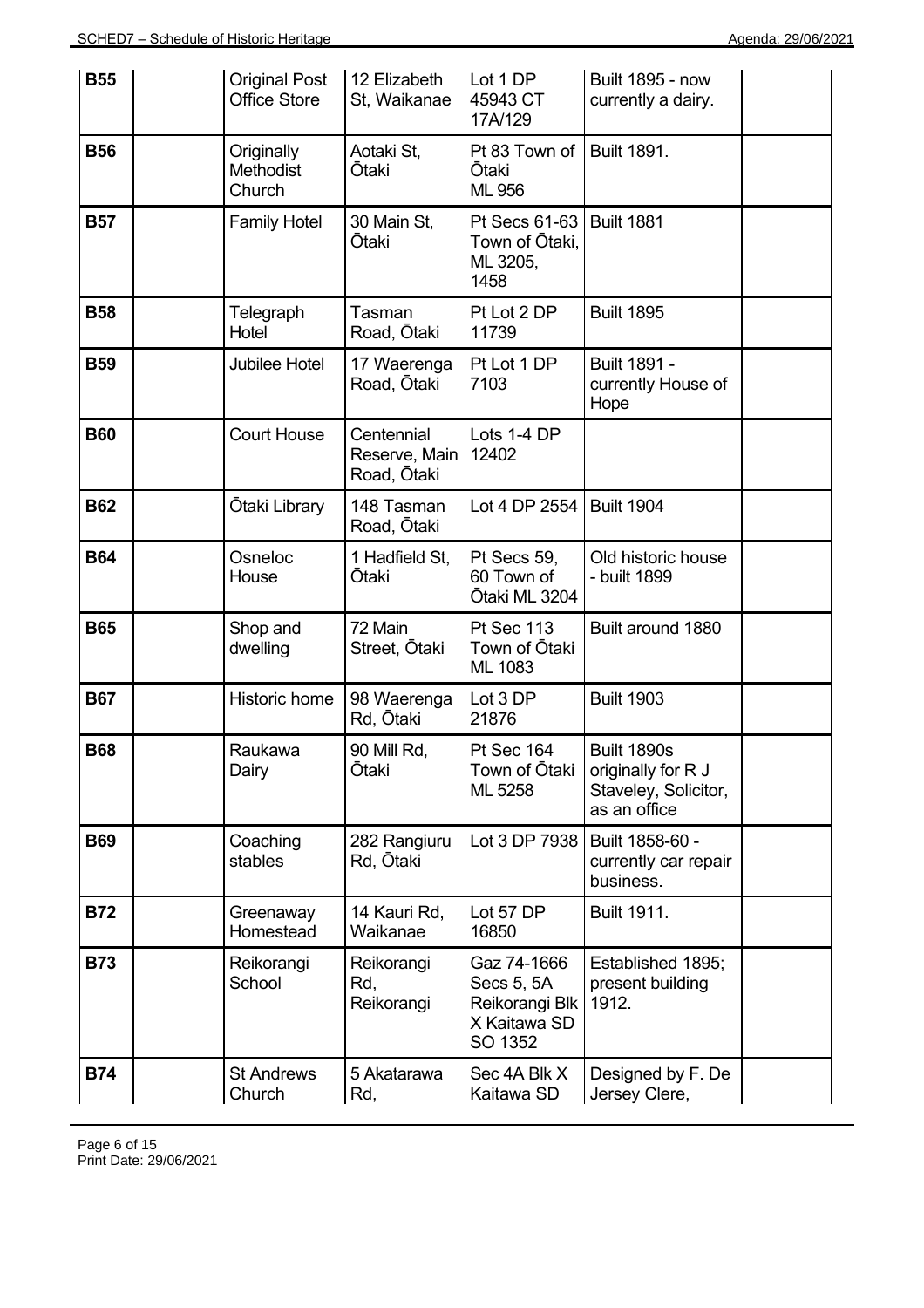|            |      |                                         | Reikorangi                                    | SO 13529                                                                                                            | opened 1908.                                                                                                                                                                                                                                                                              |        |
|------------|------|-----------------------------------------|-----------------------------------------------|---------------------------------------------------------------------------------------------------------------------|-------------------------------------------------------------------------------------------------------------------------------------------------------------------------------------------------------------------------------------------------------------------------------------------|--------|
| <b>B75</b> |      | Original<br><b>School Room</b>          | 15 Seddon St,<br>Waikanae                     | Pt 23 DP<br>1031 Sec 23<br>Town of<br>Parata SO<br>14414                                                            |                                                                                                                                                                                                                                                                                           |        |
| <b>B76</b> |      | <b>St Michaels</b><br>Church            | Rangihiroa St,<br>Waikanae                    | Lot 86 DP<br>14131                                                                                                  |                                                                                                                                                                                                                                                                                           |        |
| <b>B77</b> |      | <b>Methodist</b><br>Church              | 9 Taiata St,<br>Waikanae                      | Lot 54 DP<br>14131                                                                                                  |                                                                                                                                                                                                                                                                                           |        |
| <b>B78</b> |      | Maketu's<br>grave                       | Kauri Rd,<br>Waikanae                         | Lot 54 DP<br>14131                                                                                                  | 1889                                                                                                                                                                                                                                                                                      |        |
| <b>B79</b> |      | <b>Stone</b><br>monolith                | Eruini St,<br>Waikanae                        | Lot 48 DP<br>26719                                                                                                  | in memory of Sir<br><b>Charles Fleming</b>                                                                                                                                                                                                                                                |        |
| <b>B80</b> |      | <b>Historic House</b>                   | 7 Hadfield St,<br>Ōtaki                       | Pt Sec 68, Pt<br>Ōtaki Town<br>Sec C ML<br>3789                                                                     | <b>Original Plunket</b><br>Rooms, Ōtaki -<br>built before 1925                                                                                                                                                                                                                            |        |
| <b>B82</b> |      | <b>Field Hutt</b>                       | Tararua<br>Forest Park,<br><b>Ōtaki Forks</b> | Pt 2B<br>Ngakaroro ML<br>192                                                                                        | Ōtaki Forks area.<br>Built in 1924 by<br><b>Tararua Tramping</b><br>Club with<br>foundations and<br>framing from trees<br>pit-sawn nearby. It<br>is one of the first<br>purpose-built<br>tramping huts in<br>New Zealand, and<br>is the oldest<br>surviving hut in the<br>Tararua Ranges. |        |
| <b>B83</b> | 7534 | Building-<br>Former Ōtaki<br><b>BNZ</b> | 49 Main<br>Street, Ōtaki                      | Secs 90A &<br>90B Town of<br>Ōtaki ML 2504<br>Lot 1 DP<br>91012 (CT<br>22996)<br>Wellington<br><b>Land District</b> | Formerly BNZ, built<br>1918 and more<br>recently the Otaki<br>Museum                                                                                                                                                                                                                      | Cat. 2 |
| <b>B84</b> |      | Hospital                                | Mill Road,<br><b>Otaki</b>                    | Pt 1 DP 9569                                                                                                        | <b>Maternity Hospital</b><br>built 1899                                                                                                                                                                                                                                                   |        |
| <b>B85</b> |      | Railway Hotel                           | Arthur Street,<br>Ōtaki                       | Lot 7 DP<br>15552                                                                                                   | <b>Built 1891</b>                                                                                                                                                                                                                                                                         |        |
| <b>B86</b> |      | Victorian<br>cottage                    | 266 Main<br>Road (SH1),                       | Lot 2 DP<br>30732                                                                                                   | <b>Built 1888</b>                                                                                                                                                                                                                                                                         |        |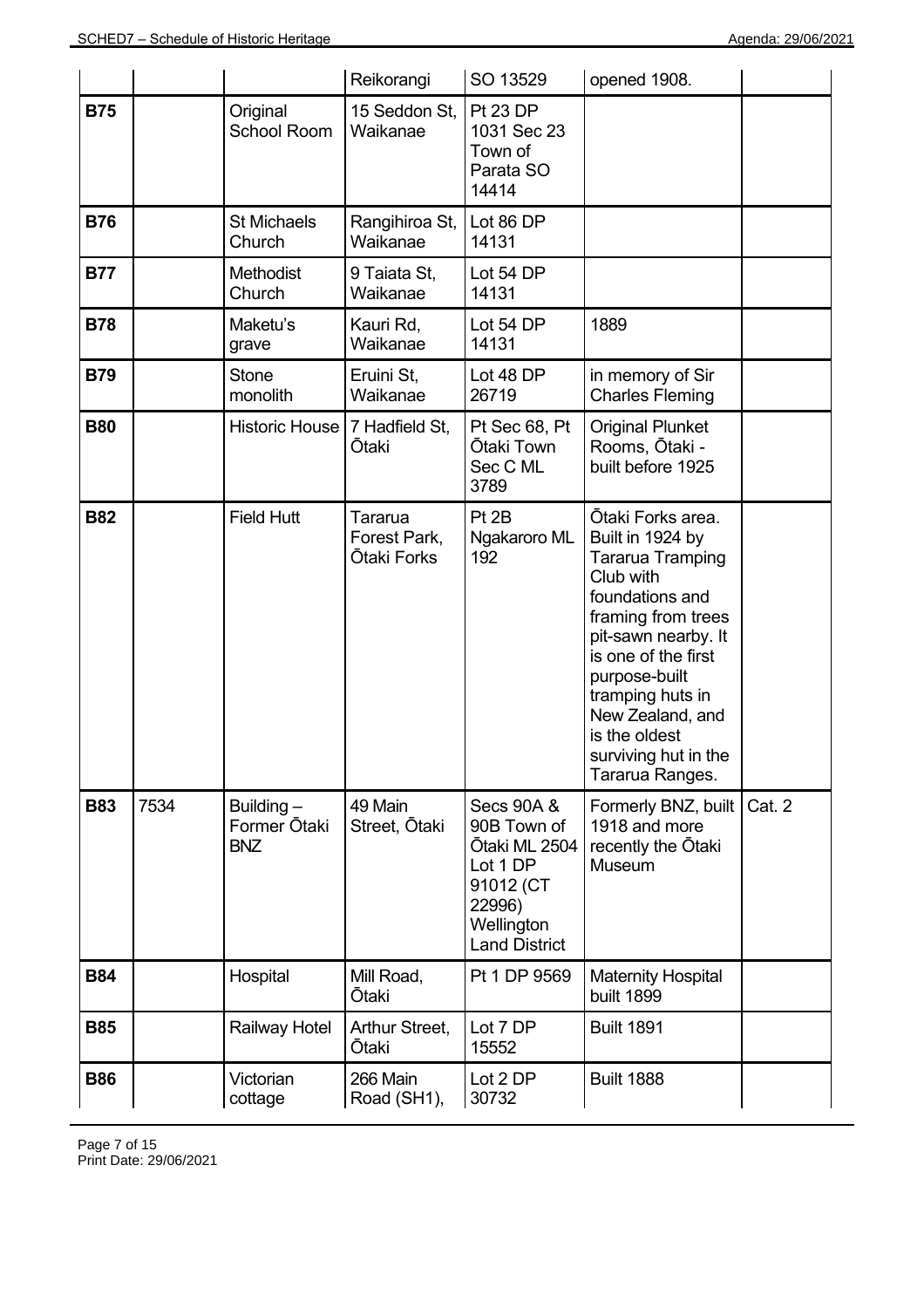|            |      |                                                              | <b>Ōtaki</b>                                  |                                               |                                                                                                                                                            |        |
|------------|------|--------------------------------------------------------------|-----------------------------------------------|-----------------------------------------------|------------------------------------------------------------------------------------------------------------------------------------------------------------|--------|
| <b>B87</b> |      | Petrol storage<br>tank                                       | SH <sub>1</sub><br>Paekākāriki                | Pt Lot 2 DP<br>4269                           | Built during WW2,<br>one of three in New<br>Zealand.                                                                                                       |        |
| <b>B88</b> |      | Covered water<br>storage tanks                               | Mackay's<br>Crossing,<br>Paekākāriki          | Sec 1 SO<br>36580                             | Water storage<br>Mackay's intake<br>building during<br>WW <sub>2</sub>                                                                                     |        |
| <b>B89</b> |      | Sewage Plant                                                 | Mackay's<br>Crossing,<br>Paekākāriki          | Pt Sec 2 Blk II<br>Paekākāriki<br>SD SO 23214 | <b>Built during</b><br>American<br>occupation WW2                                                                                                          |        |
| <b>B90</b> |      | <b>Memorial Hall</b>                                         | The Parade,<br>Paekākāriki                    | Sec 43 Town<br>οf<br>PaekākārikiSO<br>17839   | Originally the third<br>building of the<br>Paekākāriki Surf<br>Club built by<br>donation etc and<br>volunteer labour in<br>1928.                           |        |
| <b>B91</b> |      | <b>Budge House</b>                                           | Queen<br>Elizabeth<br>Park,<br>Paekākāriki    | Section 3 SO<br>446259                        | Caretakers<br>residence                                                                                                                                    |        |
| <b>B93</b> |      | Survey<br>Monuments                                          | Various                                       | Various                                       |                                                                                                                                                            |        |
| <b>B94</b> |      | Lynch House                                                  | Waterfall<br>Road,<br>Paraparaumu             | Lot 11 DP<br>33688                            | <b>Built 1900</b>                                                                                                                                          |        |
| <b>B95</b> | 7342 | The Whare,<br>Kapiti Island.                                 | Kapiti Island                                 | Sec 3 Blk I<br>Kapiti SD SO<br>28650          | The Whare is the<br>oldest wooden<br>building on Kapiti<br>Island. It was home<br>to Richard Henry, a<br>flora and fauna<br>caretaker on Kapiti<br>Island. | Cat. 2 |
| <b>B96</b> | 7662 | Te<br>Kahuoterangi<br>whaling<br>station, Kapiti<br>Island   | Kapiti Island                                 | Sec 3 Blk I<br>Kapiti SD<br>SO 28650          | Collection of house<br>sites, collapsed<br>chimneys, hearths,<br>a tri-pot stand (or<br>oven) and a grave.<br>Built prior to 1839.                         | Cat. 1 |
| <b>B97</b> |      | Tararua<br>Timber<br>Company<br>sawmill site,<br>Ōtaki Forks | Tararua<br>Forest Park,<br><b>Otaki Forks</b> | Sec 1 Blk XII<br>Kaitawa SD<br>SO 13089       | Large single-<br>cylinder stationary<br>steam engine,<br>probably dating<br>from the 1880's, &<br>a large multi-tube                                       |        |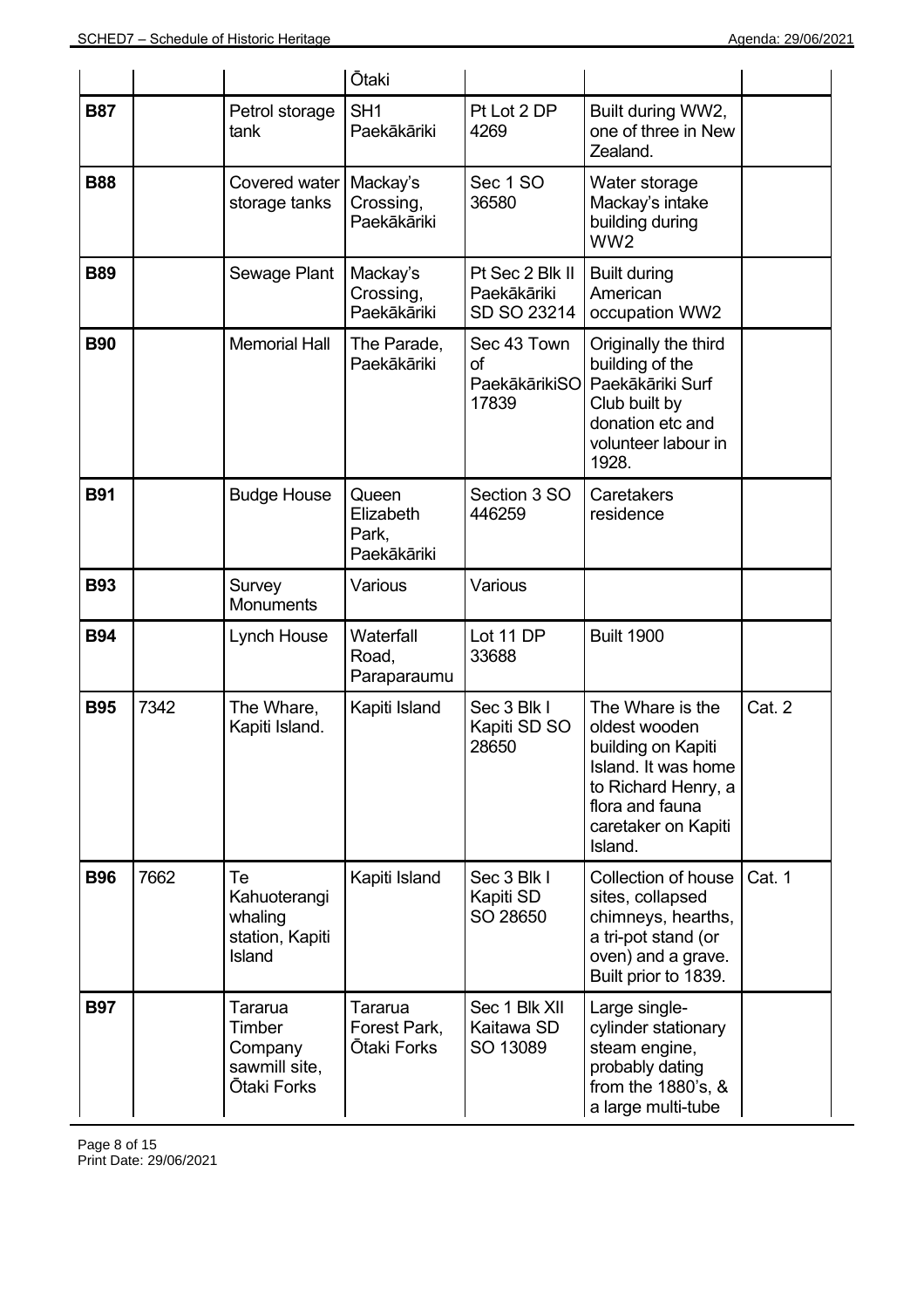|             |                |                                                      |                                                                              |                                                                                                                                                                                                                                                                                                                                                          | under-fired boiler.                                                                              |        |
|-------------|----------------|------------------------------------------------------|------------------------------------------------------------------------------|----------------------------------------------------------------------------------------------------------------------------------------------------------------------------------------------------------------------------------------------------------------------------------------------------------------------------------------------------------|--------------------------------------------------------------------------------------------------|--------|
| <b>B98</b>  |                | House                                                | 58 Peka Peka<br>Rd, Peka<br>Peka                                             | LOT 1 DP<br>85328                                                                                                                                                                                                                                                                                                                                        | House previously<br>owned by Rev. R J<br>Allsworth. Built in<br>1856.                            |        |
| <b>B99</b>  | 7532           | <b>The Control</b><br>Tower                          | Kapiti Coast<br>Airport, Kapiti<br>Road,<br>Paraparaumu.                     | LOT 7 DP<br>367716,<br><b>NGARARA</b><br><b>WEST PTS</b><br>B4 B5 B7 1<br>B7 2A B7 2B<br>PT SEC 1 SO<br>20377 BLK I II<br><b>PARAPARAUMU</b><br>SD - BAL<br><b>KAPITI</b><br><b>COAST</b><br><b>AIRPORT</b><br><b>LAND AT</b><br>15281 69800<br>(part of) Pt<br>Ngarara West<br><b>B7 MI 1886</b><br>(CT 53D/165),<br>Wellington<br><b>Land District</b> | Built in 1945                                                                                    | Cat. 2 |
| <b>B100</b> |                | Bevan<br>Homestead                                   | 24 Domain<br>Road, Ōtaki.                                                    | LOT 1 DP<br>49555 C/T<br>20A/569                                                                                                                                                                                                                                                                                                                         | Built 1897-8, early<br>settlers of Otaki.<br>Accompanies large<br>Pohutukawa tree.               |        |
| <b>B101</b> |                | <b>Time Capsule</b>                                  | Nikau<br>Reserve, SH1<br>North,<br>Paraparaumu.                              | LOT 1 DP<br>32725                                                                                                                                                                                                                                                                                                                                        | <b>Buried January 1</b><br>2000, to be opened<br>2100.                                           |        |
| <b>B102</b> |                | <b>Boiler unit</b>                                   | Mangaone<br>South Road<br>Carpark,<br>Reikorangi                             |                                                                                                                                                                                                                                                                                                                                                          | Associated with old<br>township and<br>sawmill at end of<br>Mangaone South<br>Road circa. 1890s. |        |
| <b>B104</b> |                | <b>Original Boiler</b>                               | <b>Road Reserve</b><br>- Carpark end<br>of Mangaone<br>Sth Rd,<br>Reikorangi |                                                                                                                                                                                                                                                                                                                                                          | Used to run coal<br>powered sawmill<br>(see B103)                                                |        |
| <b>B105</b> | <b>HNZ7422</b> | St Andrew's<br><b>Church Hall</b><br>(Scottish Kirk) | 5 Akatarawa<br>Rd,<br>Reikorangi                                             | <b>SECTION 4A</b><br><b>BLKX</b><br><b>KAITAWA SD</b><br>CT 223/145                                                                                                                                                                                                                                                                                      | Constructed in<br>Parewanui Bulls<br>1862, relocated to<br>Parewanui<br>Reserve 1869,            | Cat. 1 |

Page 9 of 15 Print Date: 29/06/2021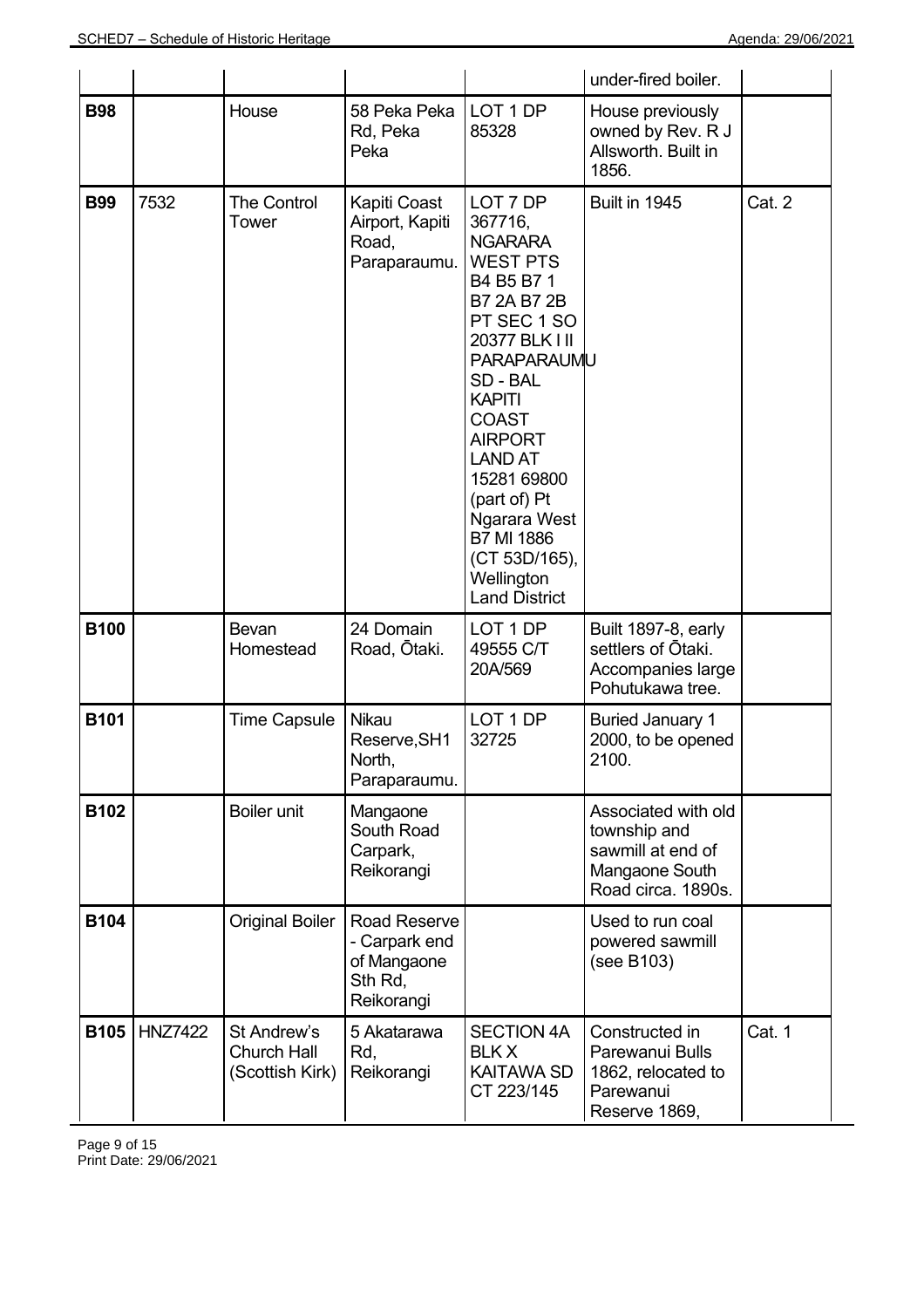|             |                                                          |                                                                                           |                                               | relocated to<br>Tangimoana 1962,<br>relocated to<br>Waikanae 2000.<br>Originally used as<br>a blockhouse (with<br>gun ports) then<br>Presbyterian<br>Church building,<br>with rare and<br>unusual<br>construction. Gives<br>insight into<br>defensive<br>strategies used by<br>early pakeha<br>settlers                       |  |
|-------------|----------------------------------------------------------|-------------------------------------------------------------------------------------------|-----------------------------------------------|-------------------------------------------------------------------------------------------------------------------------------------------------------------------------------------------------------------------------------------------------------------------------------------------------------------------------------|--|
| <b>B108</b> | <b>Early Settlers</b><br>Cottage                         | Te Waka<br>Road, Te<br>Horo (land<br>between 57<br>and 91)                                |                                               | Known as the<br><b>Whalers Wife's</b><br>house. May be the<br>oldest structure in<br>the District. Rare<br>example of board<br>and batten<br>construction with<br>timber shingles,<br>sawn totara<br>cladding.<br>Washhouse<br>contains Original<br>copper. Māori Trust<br>owned land, no<br>public access<br>without consent |  |
| <b>B109</b> | Stone with<br>Plaque                                     | Ōtaki Beach<br>foreshore<br>Located<br>opposite 224<br>and 226<br>Marine<br>Parade, Ōtaki |                                               | Monument to the<br>shipwrecks of the<br>'Felixstowe 'and<br>'City of Auckland' in<br>1868                                                                                                                                                                                                                                     |  |
| <b>B110</b> | Te Horo Hall                                             | 56 School<br>Road, Te<br>Horo                                                             | LOT 1 DP<br>56160 BLK II<br><b>KAITAWA SD</b> | Community hall<br>since 1914                                                                                                                                                                                                                                                                                                  |  |
| <b>B111</b> | Manawatu<br>Wellington<br>Railway<br>opening<br>monument | Otaihanga Rd,  <br>Paraparaumu                                                            | LOT 1 DP<br>47623 CT<br>18C/458               | Commemorating<br>opening in 1886                                                                                                                                                                                                                                                                                              |  |
| <b>B112</b> | Monument                                                 | 9 Kapiti Rd,                                                                              | Lot 1 BLK I                                   | Monument                                                                                                                                                                                                                                                                                                                      |  |

Page 10 of 15 Print Date: 29/06/2021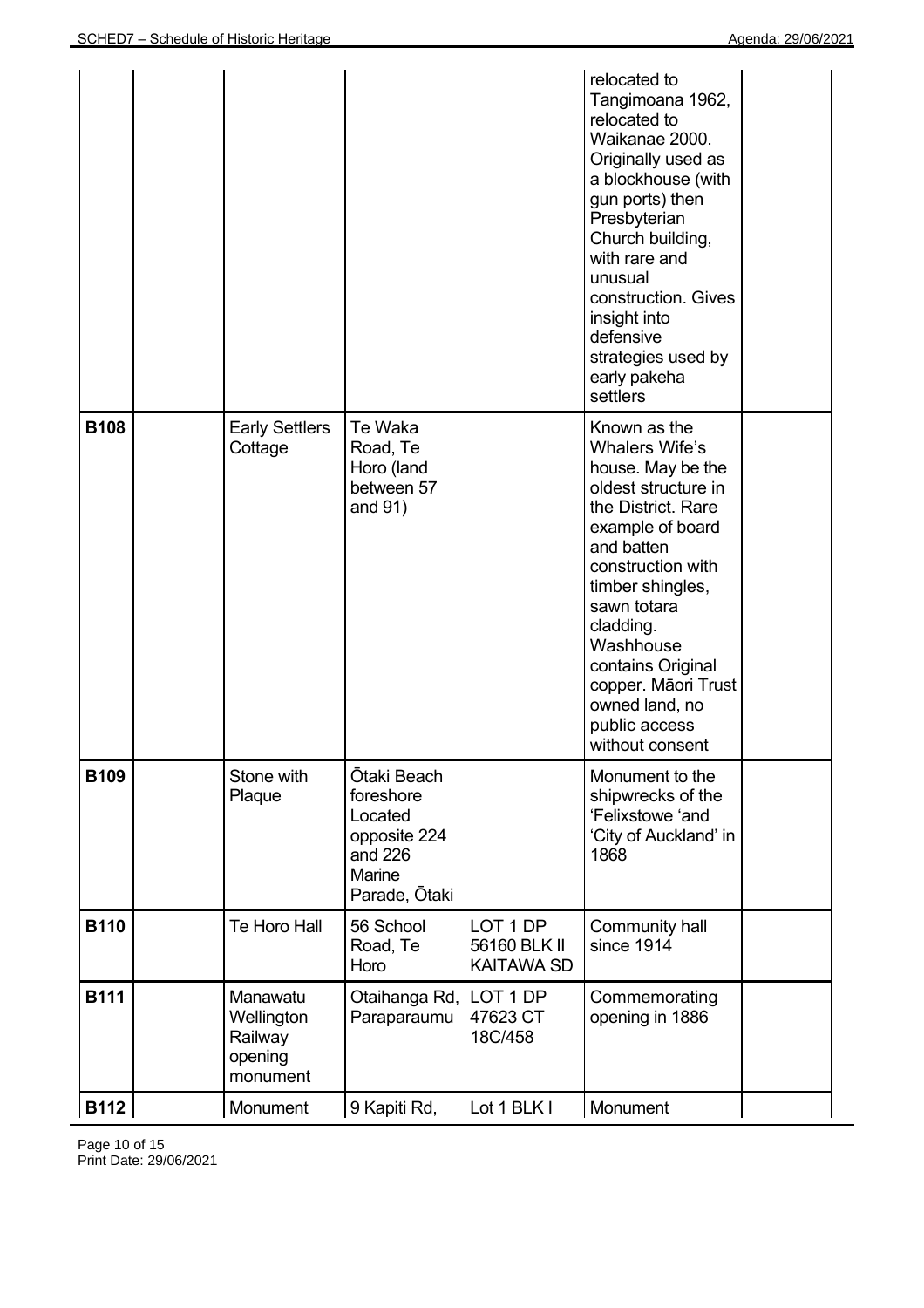|             |                                                       | Paraparaumu                                      | <b>DP 462 CT</b><br>7C/1305                                                                               | commemorating<br>the sale of the first<br>sections in<br>Paraparaumu in<br>1888, stone with<br>Plaque                                                     |  |
|-------------|-------------------------------------------------------|--------------------------------------------------|-----------------------------------------------------------------------------------------------------------|-----------------------------------------------------------------------------------------------------------------------------------------------------------|--|
| <b>B113</b> | Statue of Our<br>Lady                                 | 14-26<br>Hinemoa St,<br>Paraparaumu              | LOT 1 DP<br>314578 LOTS<br>9-13 PT<br><b>LOTS 7-8</b><br>BLK II DP 462<br>LOT 2 DP<br>18562               | Mary on the hill<br>above<br>Paraparaumu                                                                                                                  |  |
| <b>B114</b> | Raumati<br>South War<br><b>Memorial Hall</b>          | <b>Tennis Court</b><br>Road,<br>Raumati<br>South | LOTS 27, 29,<br>30 DP 9790,<br>PT LOT 4 DP<br>10737, LOT<br>52 DP 10230,<br><b>LOTS 13 14</b><br>DP 11635 | 1952                                                                                                                                                      |  |
| <b>B115</b> | Raumati<br>South old<br>general store                 | 31 Poplar Ave,<br>Raumati<br>South               | SHOP 3 DP<br>73463 ON<br>LOT 7 DP<br>9992 -<br>HAVING1/3<br><b>INT IN 849 SQ</b><br><b>METRES</b>         | 'Valhalla', Raumati<br>South old general<br>store built around<br>1930. Last<br>remaining<br>commercial<br>building on north<br>side of Poplar<br>Avenue. |  |
| <b>B116</b> | Ōtaki Civic<br><b>Theatre</b>                         | 16 Main St,<br>Ōtaki                             | <b>PART</b><br><b>SECTIONS</b><br>61 62 TOWN<br>OF OTAKI -<br>R/W OVER<br>PT SECS 61<br>62                |                                                                                                                                                           |  |
| <b>B117</b> | Remains of<br>'Waimahoe'                              | 514 State<br>Highway 1,<br>Paraparaumu           | PT NGARARA<br>WEST A47<br>C11 PT DP<br>5575 PT<br><b>SUBJ TO</b><br>R/W DP<br>10063 BLK IX                | Brick dairy,<br>remains of<br>'Waimahoe' built by<br>Mr R H Elder, burnt<br>down in 1903.                                                                 |  |
| <b>B118</b> | Casa<br>Esperanza<br>(also known<br>as Hope<br>House) | 344 Rosetta<br>Road,<br>Raumati<br><b>Beach</b>  | LOT 3 DP<br>90966                                                                                         | <b>Architect Built</b><br>between 1991-<br>1994, designed by<br>registered architect<br>Dave Launder and<br>owner/artist Collin                           |  |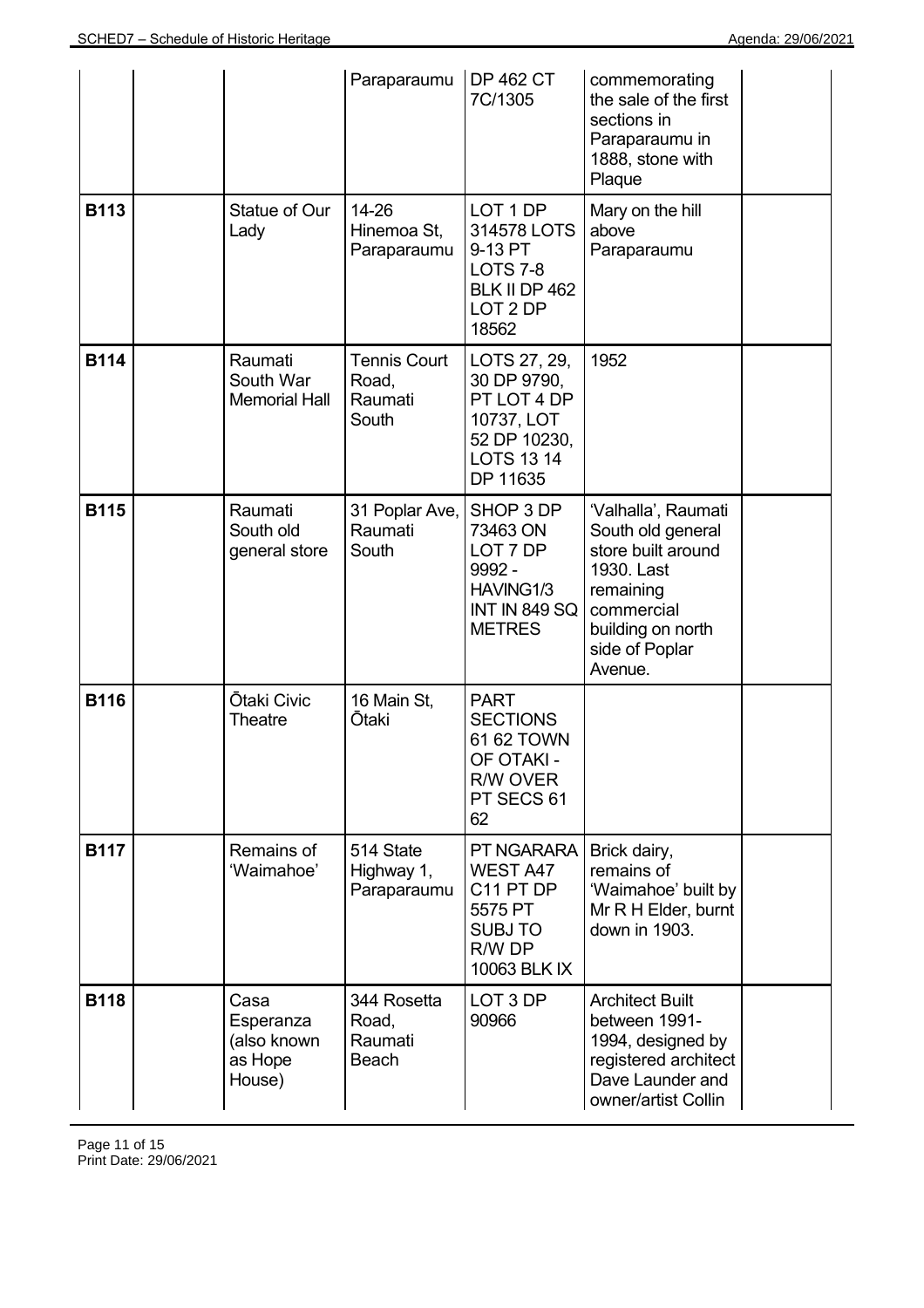|             |                             |                                     |                                 | Hope. Notable for<br>its internal and<br>external form.                                                                                                                   |  |
|-------------|-----------------------------|-------------------------------------|---------------------------------|---------------------------------------------------------------------------------------------------------------------------------------------------------------------------|--|
| <b>B120</b> | Stringer Wind<br>Rain House | 224 Main<br>Highway,<br>Paraparaumu | LOT 1 DP<br>18239 CT<br>8B/1139 | Designed in 1984<br>by Nigel Cook. One<br>of four wind rain<br>houses in NZ. At<br>the forefront of<br>sustainable,<br>ecology-centered<br>architectural<br>design in NZ. |  |

#### **Historic Places, including sites (and surroundings/setting, if applicable)**

| UI | <b>Other</b><br><b>Identifiers</b> | <b>Name</b> | <b>Address</b> | Legal<br><b>Description</b> | Description/<br><b>Significance</b><br>or Contributory<br><b>Places</b> | <b>HNZ</b><br>Category |
|----|------------------------------------|-------------|----------------|-----------------------------|-------------------------------------------------------------------------|------------------------|
|----|------------------------------------|-------------|----------------|-----------------------------|-------------------------------------------------------------------------|------------------------|

#### *Archaeological Sites* **(some** *building***s and structures listed above may also be** *archaeological sites***)**

| <b>B12</b>               |      | Site of the<br>Rangiatea<br>Church              | 33 Te<br>Rauparaha St,<br><b>Ōtaki</b> | <b>Pt Church</b><br><b>Mission Grant</b><br>ML 461  |                                                                                     |        |
|--------------------------|------|-------------------------------------------------|----------------------------------------|-----------------------------------------------------|-------------------------------------------------------------------------------------|--------|
| <b>B19</b>               | 6140 | 3 Kumera Pits                                   | Paekākāriki                            | Pt Lot 2 DP<br>4269<br>Blk IV,<br>Paekākāriki<br>SD |                                                                                     | Cat. 2 |
| <b>B25</b>               |      | <b>Bishop</b><br>Hadfield<br><b>Church Site</b> | 14 Mazengarb<br>Road,<br>Paraparaumu   | Lot 39<br>DP23764                                   |                                                                                     |        |
| <b>B42</b>               |      | Remains of<br>camp for<br>depression<br>workers | 64 Old<br>Hautere Road,<br>Te Horo     | Pt Lot 2 DP<br>60575 Lot 1<br>DP 74253              | Includes store,<br>cairns. (See Ōtaki<br><b>Historical Society</b><br>Journal 1993) |        |
| <b>B24</b><br><b>AU.</b> |      | Paekākāriki<br>Railway Yard<br>area             | Paekākāriki<br><b>Railway Yard</b>     | Railway land<br>(1541055100)                        |                                                                                     |        |

**Other sites (Battlefields, locations of important events, historic roads, goldmining sites, boundary markers, coastal defences, parks and gardens, historic sites of scientific value e.g. palaeontological sites)**

| B5 <sup>2</sup> |  | <b>Radar Station</b><br>site | Top of<br>Paekākāriki | Railway land | 1942; Radar<br>rotating block and |  |  |
|-----------------|--|------------------------------|-----------------------|--------------|-----------------------------------|--|--|
|-----------------|--|------------------------------|-----------------------|--------------|-----------------------------------|--|--|

Page 12 of 15 Print Date: 29/06/2021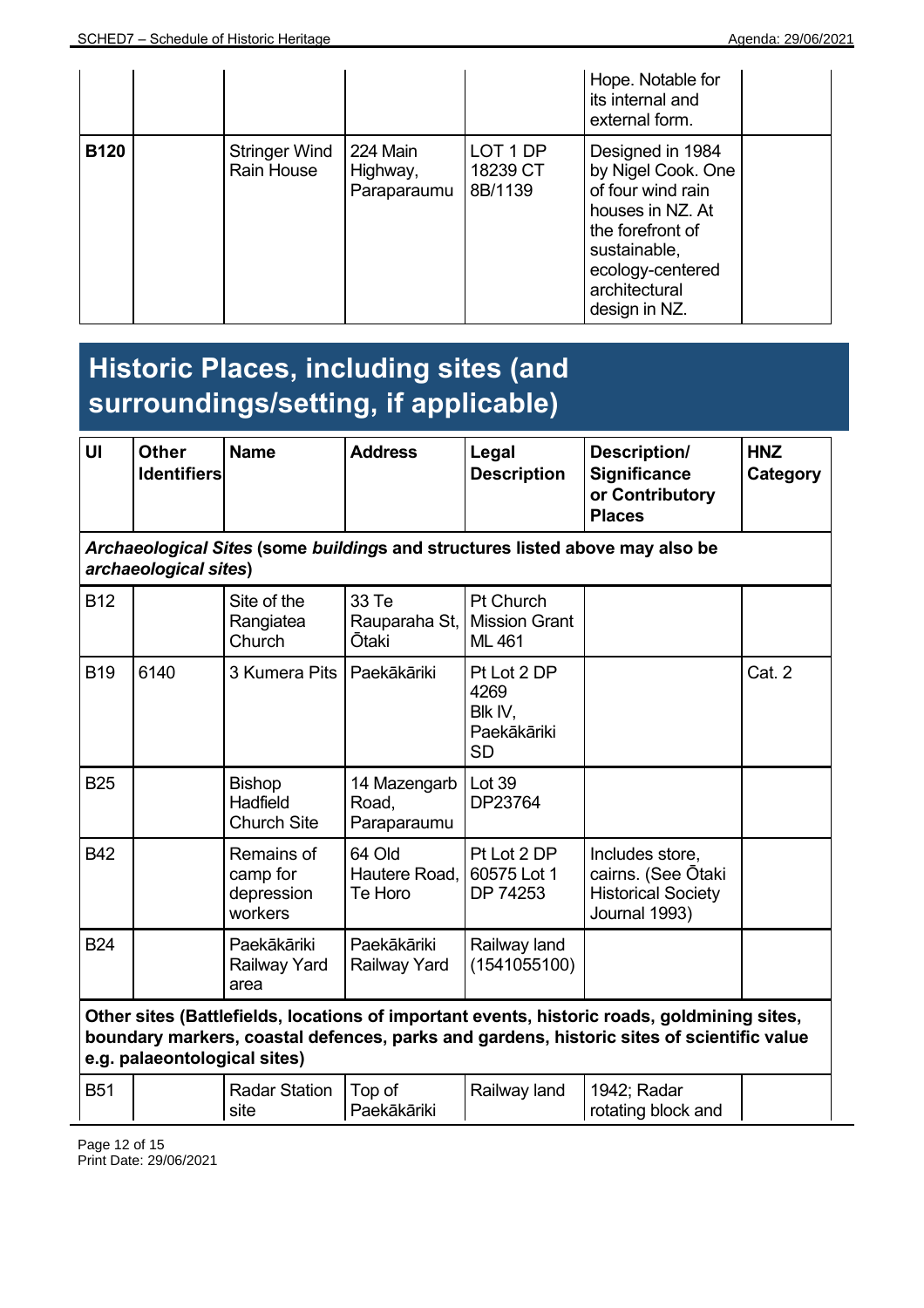|            |                                                           | <b>Hill Road</b>                                                                                              |                                    | lookout                                                                                                                                                                                                                                                                                                                |  |
|------------|-----------------------------------------------------------|---------------------------------------------------------------------------------------------------------------|------------------------------------|------------------------------------------------------------------------------------------------------------------------------------------------------------------------------------------------------------------------------------------------------------------------------------------------------------------------|--|
| <b>B70</b> | <b>Historical Site</b>                                    | SH1, Pukehou<br>Hill                                                                                          | adjacent Lot 1<br>DP 54714         | Sign erected<br>showing site of<br>overnight camp of<br>Mua Upoko fleeing<br>from Te<br>Rauparaha                                                                                                                                                                                                                      |  |
| <b>B71</b> | <b>Historical Site</b>                                    | 133 Te Waka<br>Road, Te<br>Horo                                                                               | adjacent Lot 1<br>DP 62630         | Sign depicting site<br>of Battle of<br>Haowhenua                                                                                                                                                                                                                                                                       |  |
| <b>B81</b> | Site of original<br>homestead of<br>Wharemauku<br>station | 31 Alexander<br>Rd, Raumati<br>Beach                                                                          | Lot 1 DP<br>28735 CT<br>5C/1304    | 1850s. Homestead<br>of W P Howell.<br>Social centre of<br>largest land holding<br>in area from 1864-<br>1917                                                                                                                                                                                                           |  |
| <b>B92</b> | Cemetery                                                  | Manly Street &<br>east of<br>Scientific<br>Reserve                                                            | Pt A80C<br>Ngarara West<br>ML 4533 |                                                                                                                                                                                                                                                                                                                        |  |
| B103       | <b>Historic saw</b><br>mill cutting                       | Mangaone Sth<br>Rd,<br>Reikorangi<br>(south of<br>Driveway to<br>518)                                         |                                    | Landform<br>excavation through<br>a river terrace<br>embankment.<br><b>Excavated for</b><br>transportation of<br>logs on tram<br>system from<br>Kaitawa Reserve<br>into Saw Mill.<br>1922: Established<br>by Norman<br>Campbell 1926<br>Sawmill bought<br>and operated by<br><b>Bill Baxter and Son</b><br>until 1936. |  |
| B107       | Ngatoto Trig<br>Reserve<br>(landform)                     | Council<br>Recreation<br>Reserve<br>Paraparaumu.<br>Between, 31<br>Crown Hill and<br>81 Realm<br><b>Drive</b> | (Lot 104<br>DP86619)               | <b>Contains Geodetic</b><br><b>Survey Point</b><br>"A3DC Ngatoto".<br>Name given by<br>Mere Pomare at<br>the 1890 hearing of<br>Ngarara referring to<br>it as 'Ngatoto-o-Wi-<br>Kakapu'. Known as<br>a cultivation area<br>and an eel weir<br>being nearby.                                                            |  |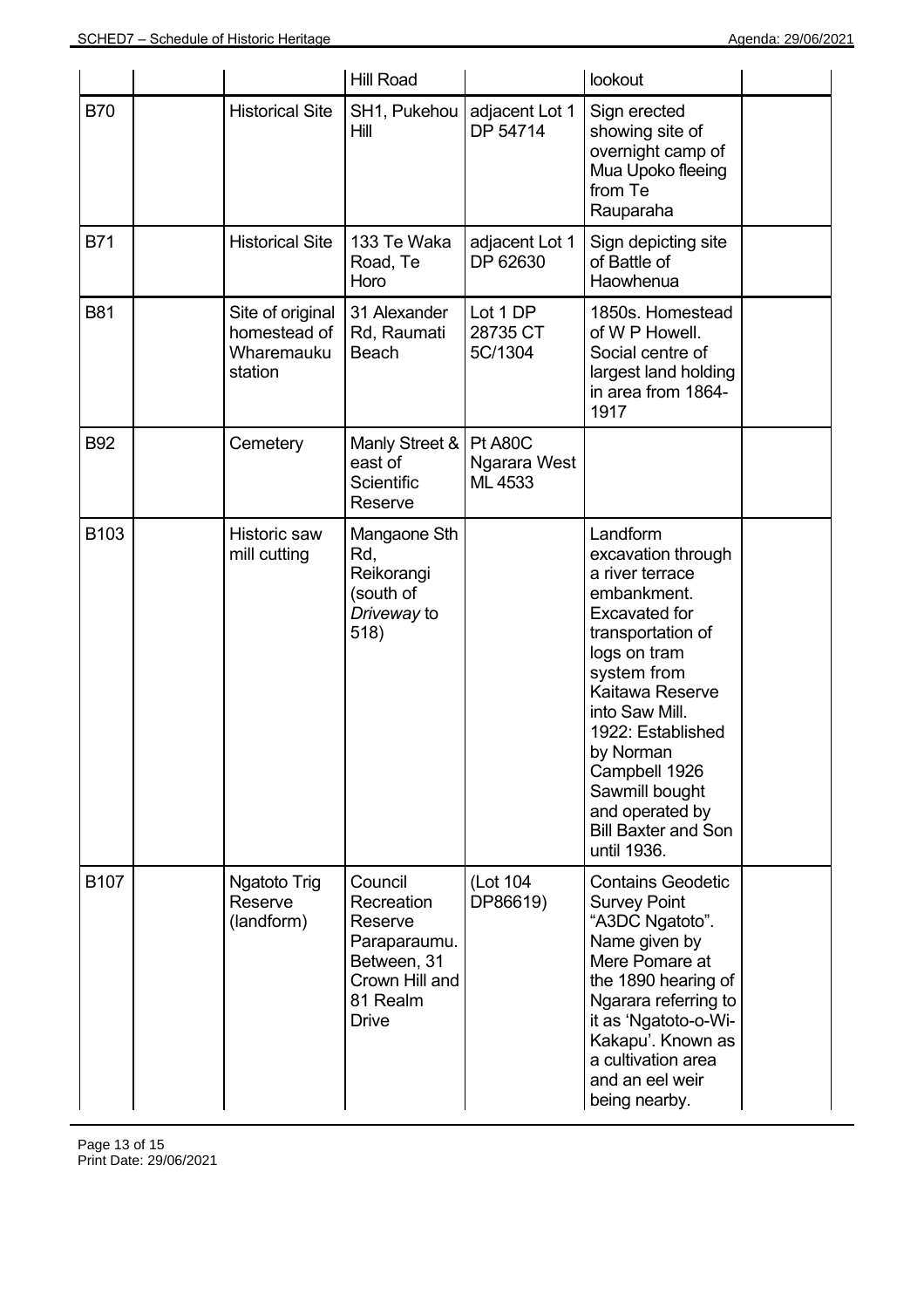|             |                               |                                                              |                   | Lookout point.                                                                                                                                                 |  |
|-------------|-------------------------------|--------------------------------------------------------------|-------------------|----------------------------------------------------------------------------------------------------------------------------------------------------------------|--|
| <b>B119</b> | Women's<br>Suffrage<br>Garden | Kapiti<br>Women's<br>Centre, 7<br>Ngahina St,<br>Paraparaumu | Lot 2 DP<br>64653 | Listing including<br>mosaic KWC sign,<br>sun dial, suffrage<br>centenary garden<br>mosaic, blue<br>mosaic within<br>paving, and mother<br>and child sculpture. |  |

## **Historic Areas, including historic precincts and streets (and surroundings/setting, if applicable)**

| UI  | <b>Other</b><br><b>Identifiers</b> | <b>Name</b>                                                           | <b>Address</b>                                                                                                                                                                     | Legal<br><b>Description</b>                                                              | Description/<br><b>Significance or</b><br><b>Contributory</b><br><b>Places</b>                                                                                                                                                                                                                                                           | <b>HNZ</b><br>Category |
|-----|------------------------------------|-----------------------------------------------------------------------|------------------------------------------------------------------------------------------------------------------------------------------------------------------------------------|------------------------------------------------------------------------------------------|------------------------------------------------------------------------------------------------------------------------------------------------------------------------------------------------------------------------------------------------------------------------------------------------------------------------------------------|------------------------|
| A14 |                                    | Pukekaraka<br>Conservation<br>Area                                    | Convent Rd,<br>Ōtaki                                                                                                                                                               | Pukekaraka 5<br>ML 401                                                                   | Māori Burial<br>Ground and old<br>Marae Site; Hene<br>and Roma Meeting<br>Houses;<br>Presbytery; St<br>Mary's Church;<br>Cemetery; Stations<br>of the Cross;<br>Crucifix; Otaki<br>Meeting House;<br><b>Monument</b><br>(marking site of old<br>church)                                                                                  |                        |
| A24 | <b>HNZ7026</b>                     | Paekākāriki<br>Railway<br>Station and<br><b>Yard Historic</b><br>Area | Paekākāriki<br>Railway<br><b>Station</b><br>(Railway land)<br>Corner. North<br><b>Island Main</b><br>Trunk Line,<br>State Highway<br>1 and Beach<br>Road and<br><b>Tilley Road</b> | Railway Land<br>and Lot 11 DP<br>86286 (CT<br>WN54A/80),<br>Wellington<br>Land District. | Goods shed (old<br>rail-air shed), 2<br>water vats, south<br>end signal box,<br>Paekākāriki<br><b>Railway Station</b><br>The Historic Area<br>includes the<br>Paekākāriki<br><b>Railway Station</b><br>#4959; the<br>Paekākāriki Station<br>Goods Shed<br>$\#4961$ ; the South<br><b>End Signal Box</b><br>#4706; and the<br>Paekākāriki |                        |